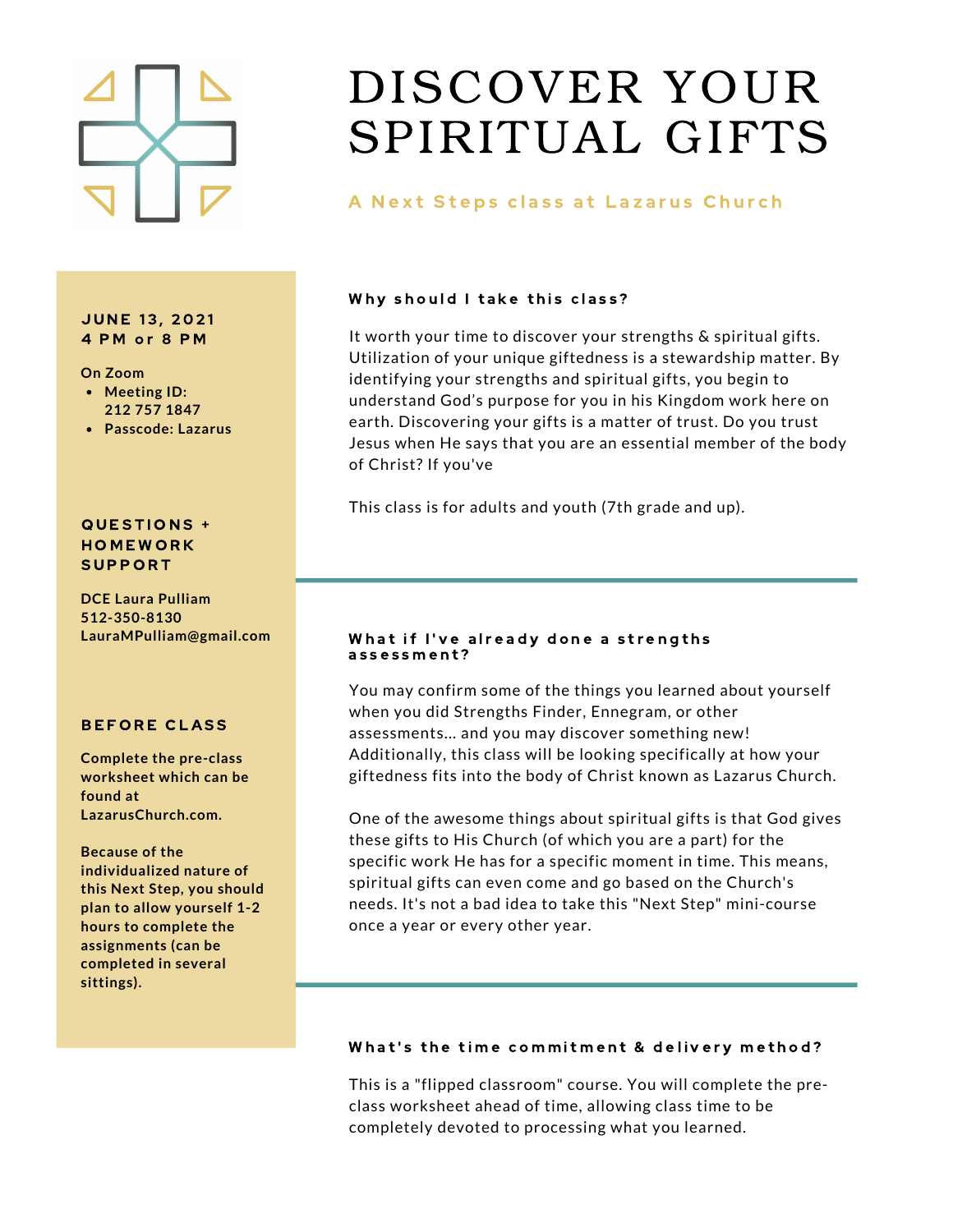

A Next Steps class at Lazarus Church

## PRE-CLASS WORKSHEET - Visit LazarusChurch.co[m](http://lazaruschurch.com/nextsteps)/nextsteps for links

## **Read 1 [Corinthians](https://www.blueletterbible.org/nlt/1co/12/1/s_1074001) 12**

- Key terms
	- $\circ$  Body of Christ = Jesus gives us a job: we are to be His hands and feet. By working together, we are complete. Every part has an essential role in His work on earth.
	- $\circ$  Spiritual gifts = special abilities the Holy Spirit gives to people for the purpose of completing God's work.
	- o Stewardship = The job of supervising or taking care of something (especially something entrusted into one's care).
- For discussion on Sunday: [Adults] According to this passage of Scripture, why is using your gifts a matter of stewardship? [Youth] Why do you think God gives everyone a different job to do?

## **Read 1 [Corinthians](https://www.blueletterbible.org/nlt/1co/13/1/s_1075001) 13**

- Key concepts
	- The gifts listed in the previous chapter are irrelevant without love. Love is the mark of God's people. Love makes our gifts useful within the Body of Christ.
	- We understand the ways of God "dimly" or "imperfectly" (vs 12) but one day He promises we will understand completely. This applies to gifts because we may never know why God chose to give us a gift (or to *not* give us a particular gift) until we reach heaven.

## **Complete the online Spiritual Gifts [Assessment](https://spiritualgiftstest.com/spiritual-gifts-test-landing/) (free option): spiritualgiftstest.com**

*If you prefer to print and complete, the adult [version](https://8f3669c6-9c0c-4fd4-a646-acb4f7b6cf11.usrfiles.com/ugd/8f3669_90c7210a8c12454ab11362c3c18b8f5a.pdf) and youth [version](https://8f3669c6-9c0c-4fd4-a646-acb4f7b6cf11.usrfiles.com/ugd/8f3669_220f4a522434439fa793194d7ff2ea8f.pdf)* are available on the website*.*

- My top three spiritual gifts are:
	- \_\_\_\_\_\_\_\_\_\_\_\_\_\_\_\_\_\_\_\_\_\_\_\_\_\_\_\_\_\_\_\_\_\_\_\_\_\_\_\_\_\_\_\_\_ a.
	- \_\_\_\_\_\_\_\_\_\_\_\_\_\_\_\_\_\_\_\_\_\_\_\_\_\_\_\_\_\_\_\_\_\_\_\_\_\_\_\_\_\_\_\_\_ b.
	- \_\_\_\_\_\_\_\_\_\_\_\_\_\_\_\_\_\_\_\_\_\_\_\_\_\_\_\_\_\_\_\_\_\_\_\_\_\_\_\_\_\_\_\_\_ c.
- Read up on what your gifts mean: spiritualgiftstest.com/spiritual-gifts
- For discussion on Sunday: What did you find surprising or affirming about your results?

## **Watch video** *The Truth [About](https://www.youtube.com/watch?v=_9aU5EiKfkA) You* **(23:43)**

- "*I feel strong when...*" What do we do with our strengths?
	- o Start by identifying them, being as specific as possible.
	- Be willing to share your strengths with others.
	- Continually seek to improve in your areas of strength (and develop others who have similar strengths).
- "*I feel weak when*…" What do we do about weaknesses?
	- Weaknesses aren't necessarily things you are bad at -- they're things that make you feel weaker (drained) after you do them.
	- Work on them just enough so that they don't detract from your strengths.
	- $\circ$  Surround yourself with people in the Body of Christ who have complementary strengths.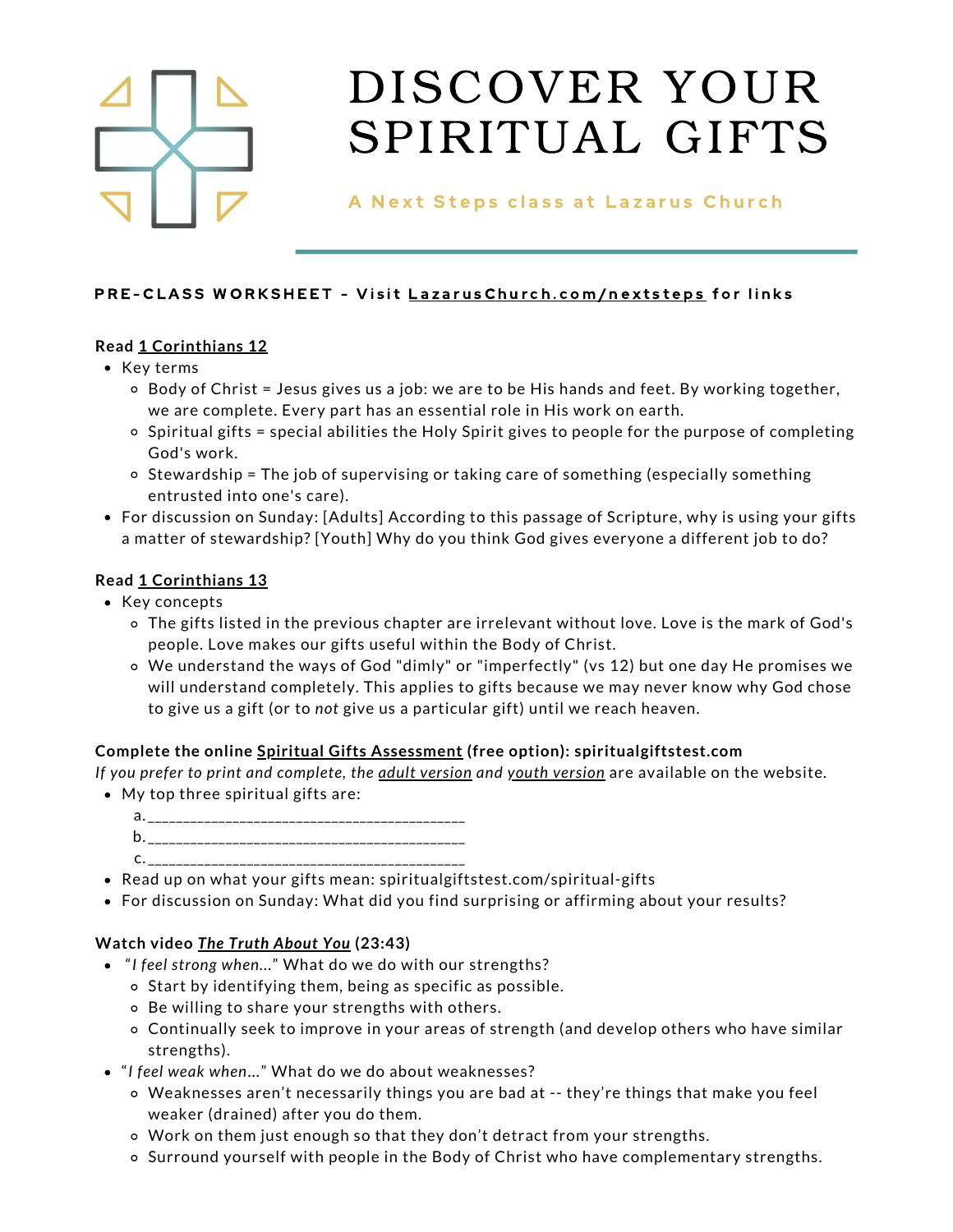

## A Next Steps class at Lazarus Church

## PRE-CLASS WORKSHEET (CONTINUED)

### **Begin identifying your natural gifts & strengths by answering these questions**

- How do I begin to identify my strengths as distinct from things I am simply "good at doing"? Here are a few questions to ask yourself:
	- o Is this something I am good at and continually getting better at?
	- o Is this something I enjoy doing and gives me energy?
	- Do I "feel strong" when I do it?
	- o Is this something that produces good results in the lives of others?
	- o Is this something that other people tell me that I am gifted in? Does it energize me?
- $\bullet$  I feel strong when I:
	- \_\_\_\_\_\_\_\_\_\_\_\_\_\_\_\_\_\_\_\_\_\_\_\_\_\_\_\_\_\_\_\_\_\_\_\_\_\_\_\_\_\_\_\_\_\_\_\_\_\_\_\_\_\_\_\_\_\_\_\_\_\_ \_\_\_\_\_\_\_\_\_\_\_\_\_\_\_\_\_\_\_\_\_\_\_\_\_\_\_\_\_\_\_\_\_\_\_\_\_\_\_\_\_\_\_\_\_\_\_\_\_\_\_\_\_\_\_\_\_\_\_\_\_\_
	- \_\_\_\_\_\_\_\_\_\_\_\_\_\_\_\_\_\_\_\_\_\_\_\_\_\_\_\_\_\_\_\_\_\_\_\_\_\_\_\_\_\_\_\_\_\_\_\_\_\_\_\_\_\_\_\_\_\_\_\_\_\_
- For discussion on Sunday: Share a story of a time when you felt as though you were able to fully utilize your gifts/strengths.

## **Distinguish your skills & abilities apart from your strengths**

- Skills are developed (not inborn like strengths) but you enjoy doing them. What are some of those things you have worked hard to become better at doing (and/or continue to learn)?
	- \_\_\_\_\_\_\_\_\_\_\_\_\_\_\_\_\_\_\_\_\_\_\_\_\_\_\_\_\_\_\_\_\_\_\_\_\_\_\_\_\_\_\_\_\_\_\_\_\_\_\_\_\_\_\_\_\_\_\_\_\_\_ \_\_\_\_\_\_\_\_\_\_\_\_\_\_\_\_\_\_\_\_\_\_\_\_\_\_\_\_\_\_\_\_\_\_\_\_\_\_\_\_\_\_\_\_\_\_\_\_\_\_\_\_\_\_\_\_\_\_\_\_\_\_ \_\_\_\_\_\_\_\_\_\_\_\_\_\_\_\_\_\_\_\_\_\_\_\_\_\_\_\_\_\_\_\_\_\_\_\_\_\_\_\_\_\_\_\_\_\_\_\_\_\_\_\_\_\_\_\_\_\_\_\_\_\_
	- \_\_\_\_\_\_\_\_\_\_\_\_\_\_\_\_\_\_\_\_\_\_\_\_\_\_\_\_\_\_\_\_\_\_\_\_\_\_\_\_\_\_\_\_\_\_\_\_\_\_\_\_\_\_\_\_\_\_\_\_\_\_
- Abilities are things you are capable of doing but don't necessarily enjoy (they may even make you feel weaker after doing them). List a few of your abilities here:

 $\circ$ \_\_\_\_\_\_\_\_\_\_\_\_\_\_\_\_\_\_\_\_\_\_\_\_\_\_\_\_\_\_\_\_\_\_\_\_\_\_\_\_\_\_\_\_\_\_\_\_\_\_\_\_\_\_\_\_\_\_\_\_\_\_

- \_\_\_\_\_\_\_\_\_\_\_\_\_\_\_\_\_\_\_\_\_\_\_\_\_\_\_\_\_\_\_\_\_\_\_\_\_\_\_\_\_\_\_\_\_\_\_\_\_\_\_\_\_\_\_\_\_\_\_\_\_\_
- \_\_\_\_\_\_\_\_\_\_\_\_\_\_\_\_\_\_\_\_\_\_\_\_\_\_\_\_\_\_\_\_\_\_\_\_\_\_\_\_\_\_\_\_\_\_\_\_\_\_\_\_\_\_\_\_\_\_\_\_\_\_
- \* As far as the church goes, we want to avoid overusing one another's *abilities* because this can often lead to burnout.

*That's it! Be sure to have this sheet with you during class for reference!*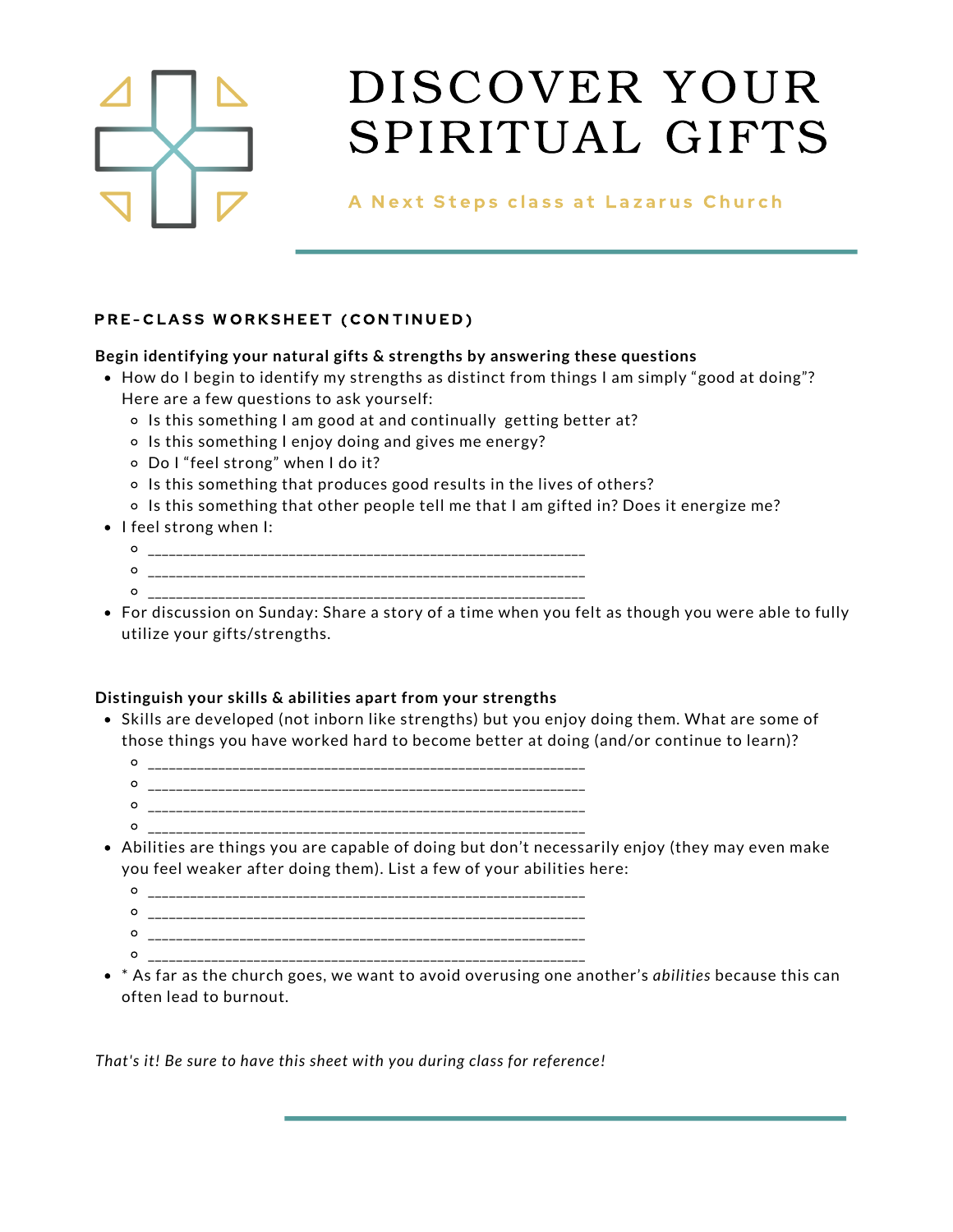

A Next Steps class at Lazarus Church

### **IN-CLASS WORKSHEET**

### **Calling Cards Activity**

- As you go through the deck of cards, ask yourself, "Do I love doing this?" Quickly sort into three piles: YES / NOT SURE or MAYBE / NO
- My top 5 calling cards are:

Are you surprised by any of these? If so, which ones?

### **Core Competencies**

- A study by Lifeway [Research](https://leadership.lifeway.com/2016/10/12/6-qualities-of-a-developed-leader-in-the-church/) found that 60-70% of ministry leadership is transferable from one role to another.
- "[There] are the six core competencies for any and every leader within the church. Now based on the specific ministry area that a leader is serving in, there are also ministry-specific competencies, like rhythm for a musician, or the ability to ask questions for small group leaders. However, regardless of the ministry area that you're serving in, these six shared core competencies will guide you in your growth and development as a leader."
	- Discipleship: Theological and spiritual development
	- Vision: Preferred future
	- o Strategy: Plan or method for the preferred future
	- Collaboration: Ability to work with others
	- People Development: Contributing to the growth of others
	- o Stewardship: Overseeing resources within one's care
- Our giftedness will be uniquely expressed in each of these six essential leadership competencies. So what about the other 30% (ministry-specific competencies)? This is where your strengths can really shine!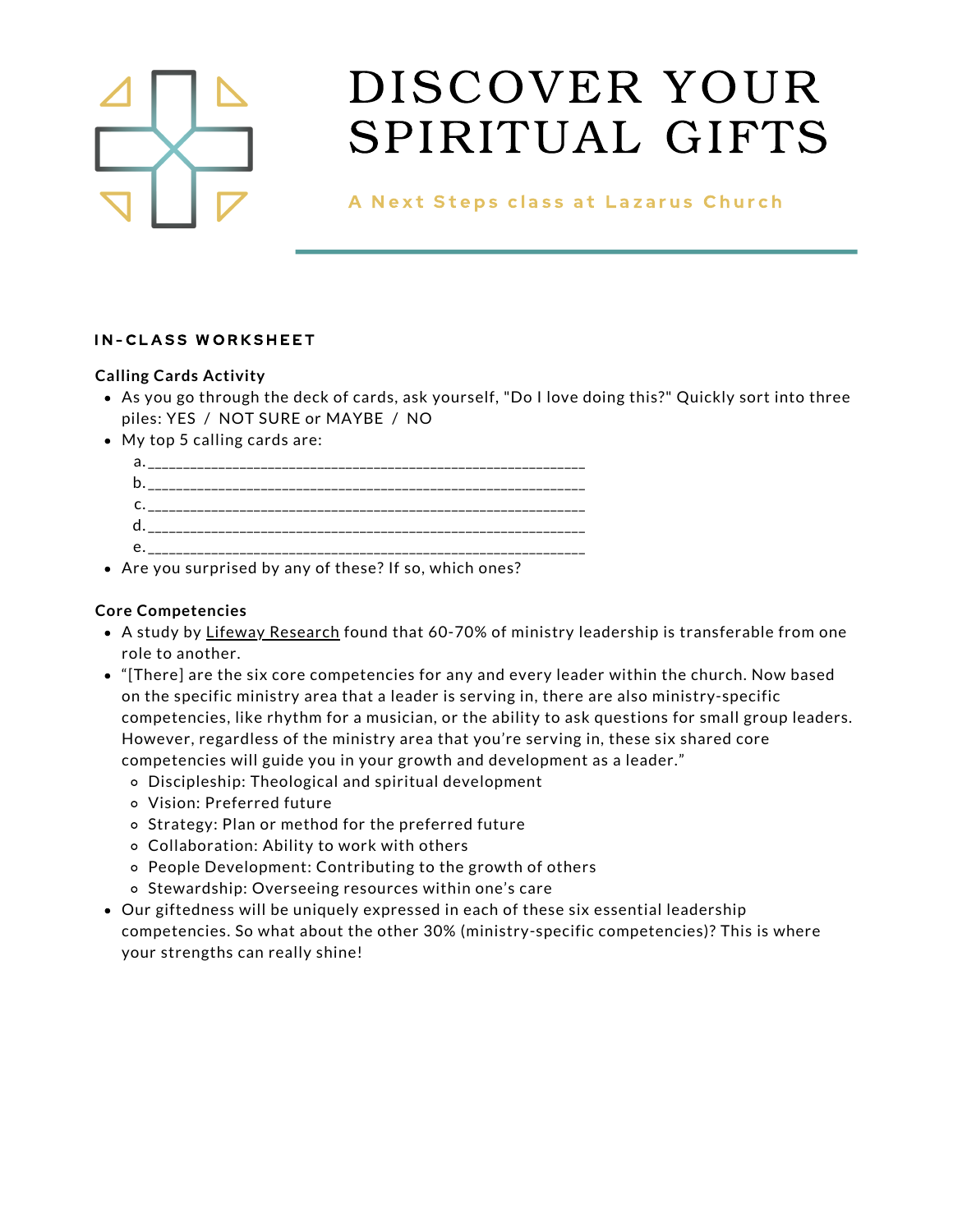

A Next Steps class at Lazarus Church

#### POST-CLASS RECAP

**Name:\_\_\_\_\_\_\_\_\_\_\_\_\_\_\_\_\_\_\_\_\_\_\_\_\_\_\_\_\_\_\_\_\_\_\_\_\_\_\_\_\_\_\_\_\_\_\_\_\_\_**

Keep this sheet somewhere visible so that you're reminded to reflect on how God may want you to use your gifts, strengths, and skills to do His work on earth. When you determine what He is calling you to do, *let us know! We love hearing these stories!*

### **My top three spiritual gifts:**

- \_\_\_\_\_\_\_\_\_\_\_\_\_\_\_\_\_\_\_\_\_\_\_\_\_\_\_\_\_\_\_\_\_\_\_\_\_\_\_\_\_\_\_\_\_\_\_\_\_\_\_\_\_\_\_\_\_\_\_\_\_\_ \_\_\_\_\_\_\_\_\_\_\_\_\_\_\_\_\_\_\_\_\_\_\_\_\_\_\_\_\_\_\_\_\_\_\_\_\_\_\_\_\_\_\_\_\_\_\_\_\_\_\_\_\_\_\_\_\_\_\_\_\_\_
- \_\_\_\_\_\_\_\_\_\_\_\_\_\_\_\_\_\_\_\_\_\_\_\_\_\_\_\_\_\_\_\_\_\_\_\_\_\_\_\_\_\_\_\_\_\_\_\_\_\_\_\_\_\_\_\_\_\_\_\_\_\_

### **My top five strengths (from "calling cards" exercise) are:**

| $\ddot{\phantom{a}}$ |  |
|----------------------|--|
|                      |  |
|                      |  |
|                      |  |

### **My top three skills (things I enjoy doing) are:**

| л<br>┸ |  |
|--------|--|
| 2      |  |
| 3      |  |

## **My top three abilities (things I can do but don't necessarily enjoy) are:**

|                           | --------------------------<br>_________________________________<br>-- |
|---------------------------|-----------------------------------------------------------------------|
| ⌒                         | ______________________<br>--                                          |
| C<br>$\ddot{\phantom{a}}$ | ____<br>_________________________________                             |

*TIP: Share these with your spouse or your family members. Oftentimes, households run more smoothly when we recognize the unique wiring of the other people living with us.*